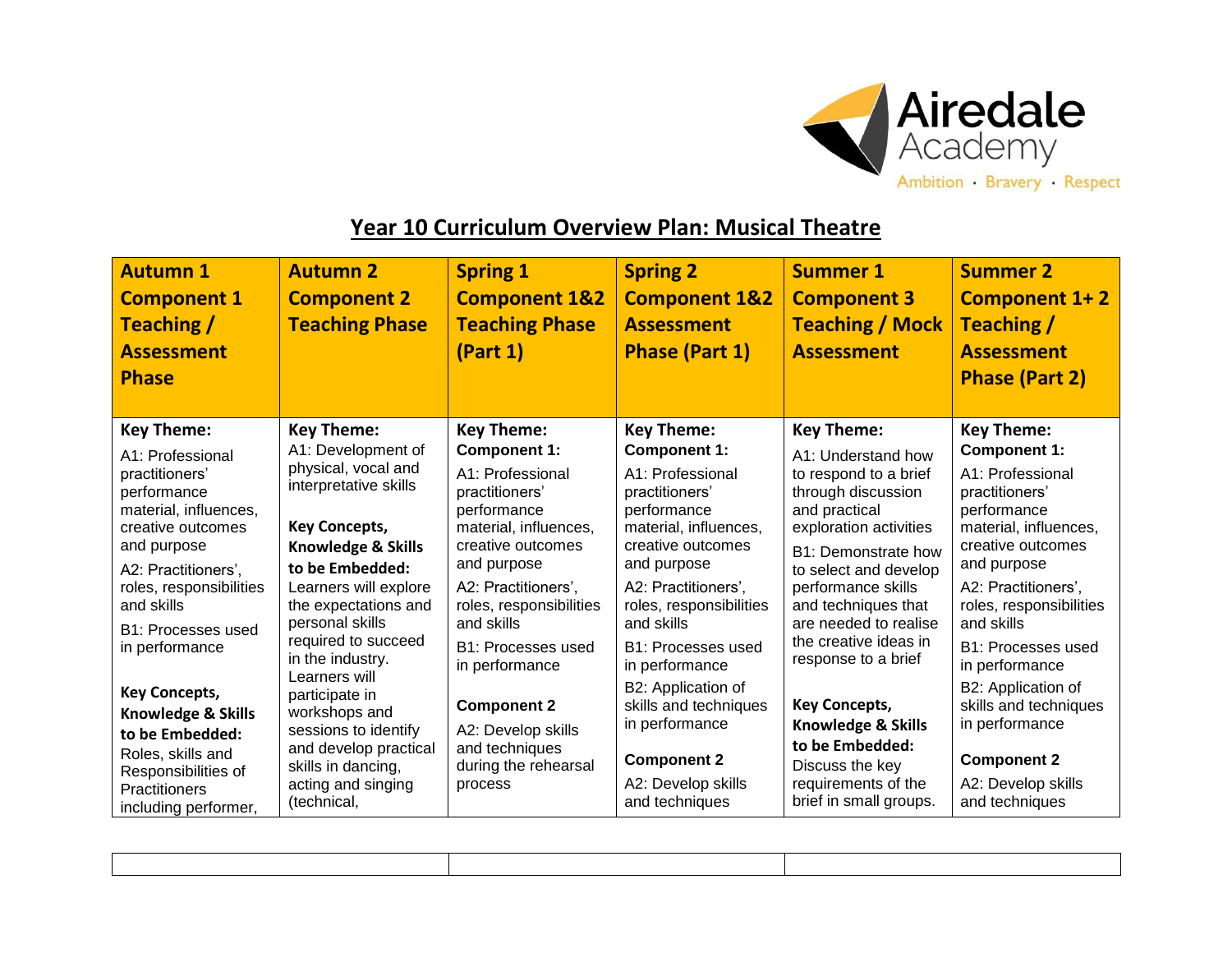

| director,<br>choreographer and<br>musical director.                                                                                                                                                                                                                                                                                                          | expressive, rehearsal<br>and performance)<br>Audit personal                                                                                                                                                                                                                                                                                             | B1: Application of<br>skills and techniques<br>during rehearsal                                                                                                                                                                                                                                                                                                             | during the rehearsal<br>process<br>B1: Application of                                                                                                                                                                                                                                                                                                                                                               | Developing ideas in<br>response to a brief.<br>Select and develop                                                                                                                                                                                                                                                                             | during the rehearsal<br>process<br>B1: Application of                                                                                                                                                                                                                                                                                                                                                                        |
|--------------------------------------------------------------------------------------------------------------------------------------------------------------------------------------------------------------------------------------------------------------------------------------------------------------------------------------------------------------|---------------------------------------------------------------------------------------------------------------------------------------------------------------------------------------------------------------------------------------------------------------------------------------------------------------------------------------------------------|-----------------------------------------------------------------------------------------------------------------------------------------------------------------------------------------------------------------------------------------------------------------------------------------------------------------------------------------------------------------------------|---------------------------------------------------------------------------------------------------------------------------------------------------------------------------------------------------------------------------------------------------------------------------------------------------------------------------------------------------------------------------------------------------------------------|-----------------------------------------------------------------------------------------------------------------------------------------------------------------------------------------------------------------------------------------------------------------------------------------------------------------------------------------------|------------------------------------------------------------------------------------------------------------------------------------------------------------------------------------------------------------------------------------------------------------------------------------------------------------------------------------------------------------------------------------------------------------------------------|
| Page to stage<br>Components of a<br>performance<br><b>Links to Prior</b>                                                                                                                                                                                                                                                                                     | development,<br><b>SMART</b> target setting<br><b>Links to Prior</b><br>Learning:                                                                                                                                                                                                                                                                       | <b>Key Concepts,</b><br><b>Knowledge &amp; Skills</b><br>to be Embedded:<br>Describe/Explain/<br>Analyse the key                                                                                                                                                                                                                                                            | skills and techniques<br>during rehearsal<br>B2: Application of<br>skills and techniques<br>in performance                                                                                                                                                                                                                                                                                                          | skills and techniques<br>for performance.<br>Evaluate the<br>development process<br>and outcome.                                                                                                                                                                                                                                              | skills and techniques<br>during rehearsal<br>B2: Application of<br>skills and techniques<br>in performance                                                                                                                                                                                                                                                                                                                   |
| Learning:                                                                                                                                                                                                                                                                                                                                                    | Subject specific                                                                                                                                                                                                                                                                                                                                        | features of 'The Lion                                                                                                                                                                                                                                                                                                                                                       | <b>Key Concepts,</b>                                                                                                                                                                                                                                                                                                                                                                                                | <b>Links to Prior</b>                                                                                                                                                                                                                                                                                                                         | <b>Key Concepts,</b>                                                                                                                                                                                                                                                                                                                                                                                                         |
| All topics link to                                                                                                                                                                                                                                                                                                                                           | vocabulary used in                                                                                                                                                                                                                                                                                                                                      | King'.                                                                                                                                                                                                                                                                                                                                                                      | <b>Knowledge &amp; Skills</b>                                                                                                                                                                                                                                                                                                                                                                                       | Learning:                                                                                                                                                                                                                                                                                                                                     | <b>Knowledge &amp; Skills</b>                                                                                                                                                                                                                                                                                                                                                                                                |
| schemes taught in<br>year 9 but are<br>covered in greater<br>depth and include<br>practical exploration.<br><b>Key Assessment</b><br>Pieces:<br><b>Practitioners</b><br>coursework.<br><b>Tier 3 Vocabulary</b><br>Vault:<br>Job roles and skills,<br>components of a<br>performance - MT<br>specific terminology.<br>Please see the<br>knowledge organiser. | KS3.<br><b>Key Assessment</b><br>Pieces:<br>Individual audit,<br><b>SMART</b> target<br>evidence.<br>Videoed classwork.<br><b>Tier 3 Vocabulary</b><br>Vault:<br>Specific to the<br>discipline - technical,<br>expressive and<br>performance terms.<br>Please see the<br>knowledge organiser.<br><b>Reading Exposure:</b><br>Powerpoint<br>information. | Learn and rehearse a<br>small group section<br>from 'The Lion King'.<br><b>Links to Prior</b><br>Learning:<br>Knowledge of Roles,<br>Skills, the processes<br>and components of a<br>performance are<br>embedded in Autumn<br>Practical skills and<br>self management are<br>embedded in Spring<br>2.<br><b>Key Assessment</b><br>Pieces:<br>Coursework -<br>Component 1& 2 | to be Embedded:<br>Describe/Explain/<br>Analyse the key<br>features of 'The Lion<br>King'. Rehearse &<br>perform a small<br>group section from<br>'The Lion King'.<br><b>Links to Prior</b><br>Learning:<br>Knowledge of Roles,<br>Skills, the processes<br>and components of a<br>performance are<br>embedded in Autumn<br>182.<br>Practical skills and<br>self management are<br>embedded in Spring<br>1 & 8 & 2. | Subject specific<br>vocabulary used in<br><b>KS3.</b><br><b>Key Assessment</b><br><b>Pieces:</b><br>Group workshop<br>performance.<br>Three written<br>submissions: ideas.<br>development of skills<br>and evaluation.<br><b>Tier 3 Vocabulary</b><br>Vault:<br>Specific to the<br>discipline -<br>Professional skills,<br>techniques. Please | to be Embedded:<br>Describe/Explain/<br>Analyse the key<br>features of 'Chicago<br>the musical'.<br>Learn, rehearse &<br>perform a small<br>group section from<br>'Chicago'.<br><b>Links to Prior</b><br>Learning:<br>Knowledge of Roles,<br>Skills, the processes<br>and components of a<br>performance are<br>embedded in Autumn<br>1 & 82.<br>Practical skills and<br>self management are<br>embedded in Spring<br>1 & 2. |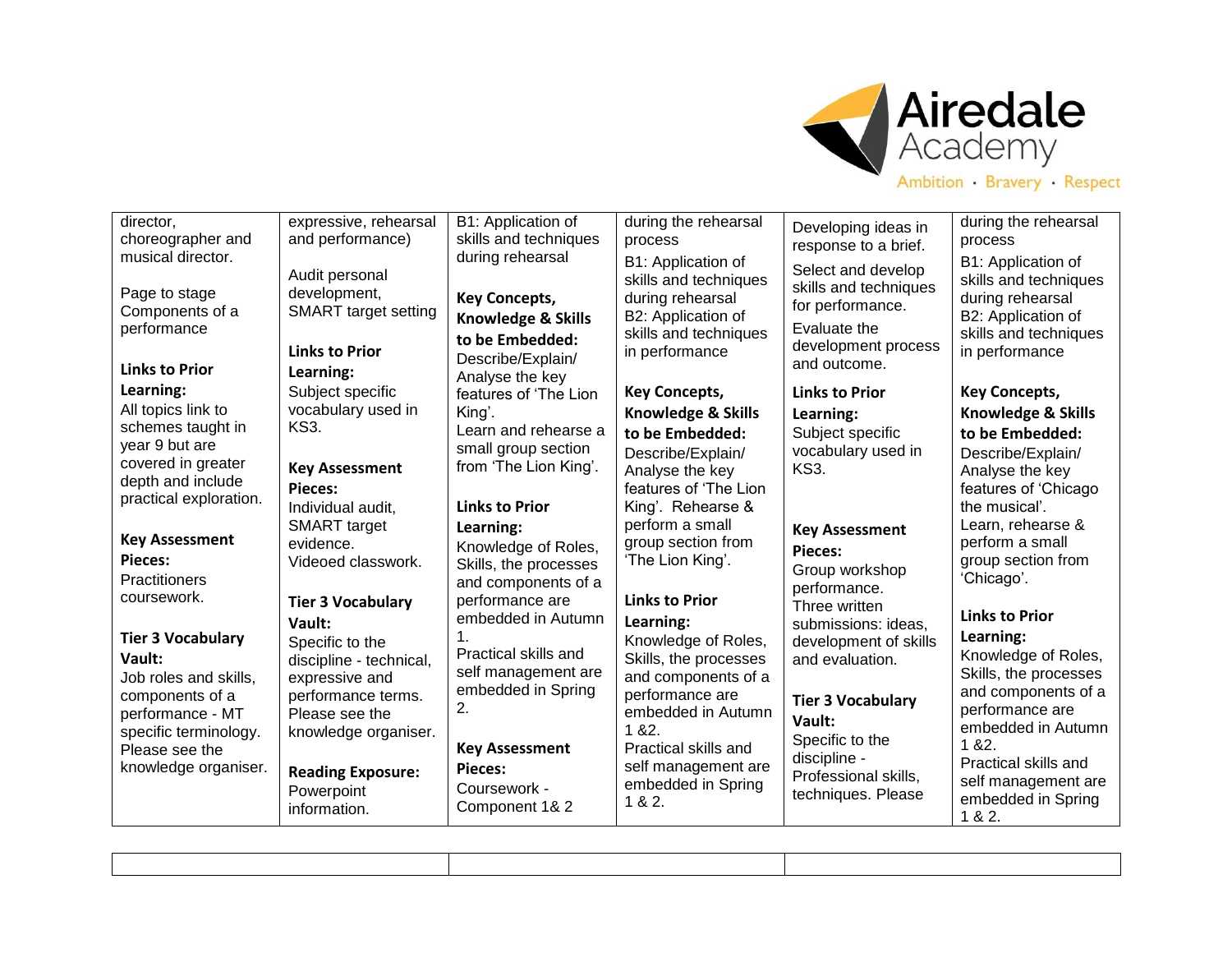

| Ambition Bravery Respect |  |  |  |
|--------------------------|--|--|--|
|--------------------------|--|--|--|

|                                                                                                                                                                                                                                                                                                                                             | <b>Strategies to enable</b>                                                                                                    | (Musical 1 - The Lion<br>King)                                                                                                                                                                                                                                                                                                                                                                                                                                                                        |                                                                                                                                                                                                                                                                                                                                                                                                                                                                                               | see the knowledge<br>organiser.                                                                                                                                                                                                                                                                                                  |                                                                                                                                                                                                                                                                                                                                                                                                                                                                                         |
|---------------------------------------------------------------------------------------------------------------------------------------------------------------------------------------------------------------------------------------------------------------------------------------------------------------------------------------------|--------------------------------------------------------------------------------------------------------------------------------|-------------------------------------------------------------------------------------------------------------------------------------------------------------------------------------------------------------------------------------------------------------------------------------------------------------------------------------------------------------------------------------------------------------------------------------------------------------------------------------------------------|-----------------------------------------------------------------------------------------------------------------------------------------------------------------------------------------------------------------------------------------------------------------------------------------------------------------------------------------------------------------------------------------------------------------------------------------------------------------------------------------------|----------------------------------------------------------------------------------------------------------------------------------------------------------------------------------------------------------------------------------------------------------------------------------------------------------------------------------|-----------------------------------------------------------------------------------------------------------------------------------------------------------------------------------------------------------------------------------------------------------------------------------------------------------------------------------------------------------------------------------------------------------------------------------------------------------------------------------------|
| <b>Reading Exposure:</b><br>Independent<br>research.<br>Powerpoint<br>information.<br>Contexts.<br><b>Historical /Social</b><br>research.<br>Reading findings in<br>class.<br><b>Strategies to enable</b><br>new concepts,<br>knowledge & skills<br>to embed in long-<br>term memory:<br>SOW build on KS3<br>understanding.<br>Theory DINS. | new concepts,<br>knowledge & skills<br>to embed in long-<br>term memory:<br>SOW build on KS3<br>understanding.<br>Theory DINS. | <b>Tier 3 Vocabulary</b><br>Vault:<br>Powerpoint<br>information. Specific<br>to the discipline.<br>Please see the<br>knowledge organiser.<br><b>Reading Exposure:</b><br>Independent<br>research.<br>Powerpoint<br>information.<br>Contexts.<br><b>Historical /Social</b><br>research.<br>Reading findings in<br>class.<br><b>Strategies to enable</b><br>new concepts,<br>knowledge & skills<br>to embed in long-<br>term memory:<br>SOW built on from<br>the previous two<br>terms.<br>Theory DINS. | <b>Key Assessment</b><br>Pieces:<br>Hand in Component<br>1& 2 (Musical 1 - The<br>Lion King)<br><b>Tier 3 Vocabulary</b><br>Vault:<br>Powerpoint<br>information. Specific<br>to the discipline.<br>Please see the<br>knowledge organiser.<br><b>Reading Exposure:</b><br>Independent<br>research.<br>Powerpoint<br>information.<br>Contexts.<br><b>Historical /Social</b><br>research.<br>Reading findings in<br>class.<br><b>Strategies to enable</b><br>new concepts,<br>knowledge & skills | <b>Reading Exposure:</b><br>Independent<br>research.<br>The assignment brief.<br>Contexts.<br>Historical / Social<br>research.<br>Reading findings in<br>class.<br><b>Strategies to enable</b><br>new concepts,<br>knowledge & skills<br>to embed in long-<br>term memory:<br>SOW build on KS3<br>understanding.<br>Theory DINS. | <b>Key Assessment</b><br>Pieces:<br>Hand in Component<br>1& 2 (Musical 2 -<br>Chicago)<br><b>Tier 3 Vocabulary</b><br>Vault:<br>Powerpoint<br>information. Specific<br>to the discipline.<br>Please see the<br>knowledge organiser.<br><b>Reading Exposure:</b><br>Independent<br>research.<br>Powerpoint<br>information.<br>Contexts.<br><b>Historical /Social</b><br>research.<br>Reading findings in<br>class.<br><b>Strategies to enable</b><br>new concepts,<br>knowledge & skills |